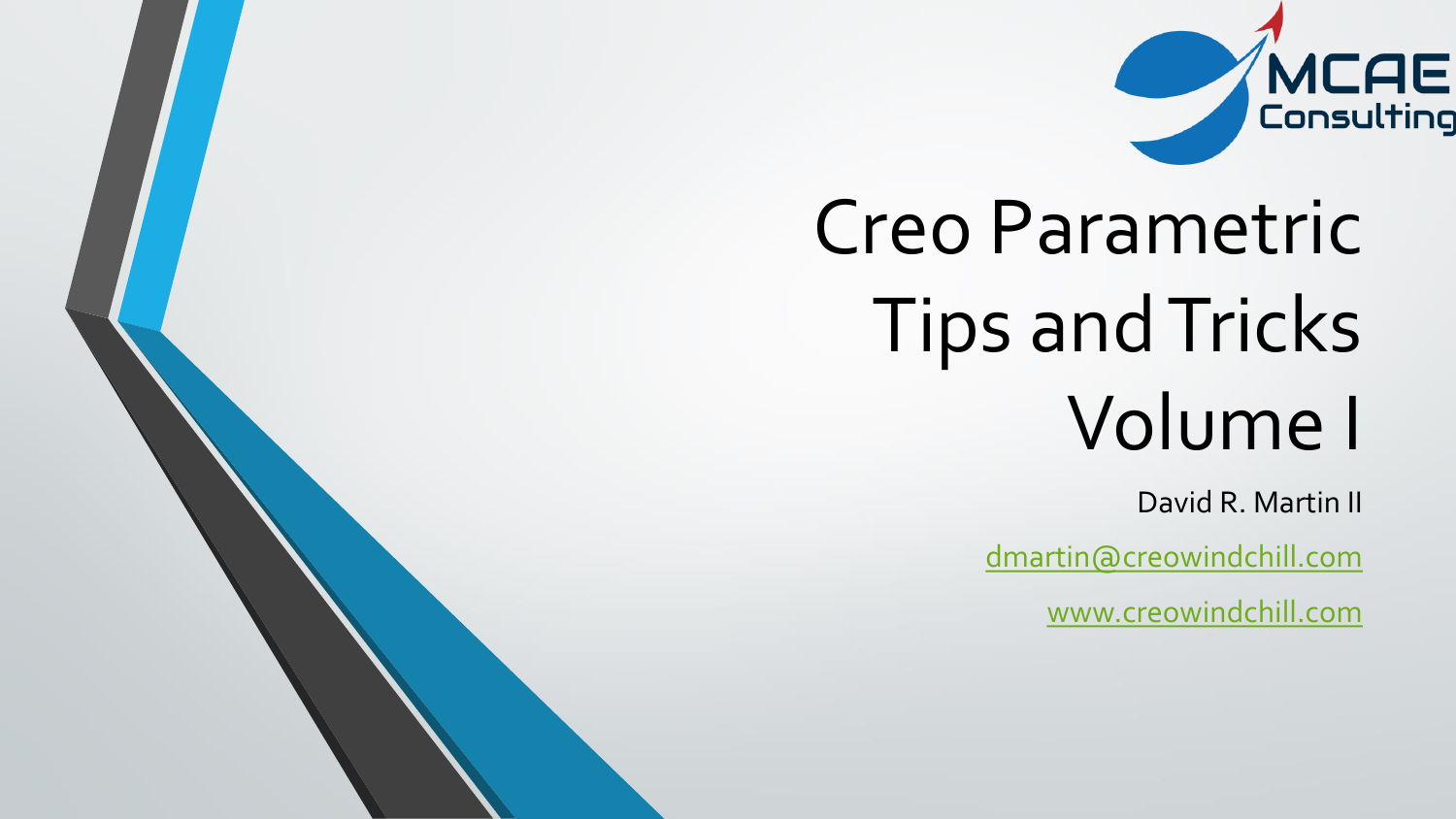### Sketcher Diagnostics

In Sketch mode, the icons in the Inspect group can help identify issues with your sketch:

- Overlapping Geometry
- Highlight Open Ends
- Shade Closed Loops
- Feature Requirements



| <b>Feature Requirements</b>                                                                                     |               |   |
|-----------------------------------------------------------------------------------------------------------------|---------------|---|
| Sketch might not be appropriate for current feature<br>Please check list of requirements below and their status |               |   |
| Requirements                                                                                                    | <b>Status</b> |   |
| Section must contain geometric entities.                                                                        |               | A |
| Multiple loops must all be closed.                                                                              |               |   |
| WARNING: Not all open ends have been explicitl                                                                  | Α             |   |
| Can not have more than one open loop.                                                                           | Δ             |   |
|                                                                                                                 |               |   |
| Ш                                                                                                               | ь             |   |
| Close                                                                                                           |               |   |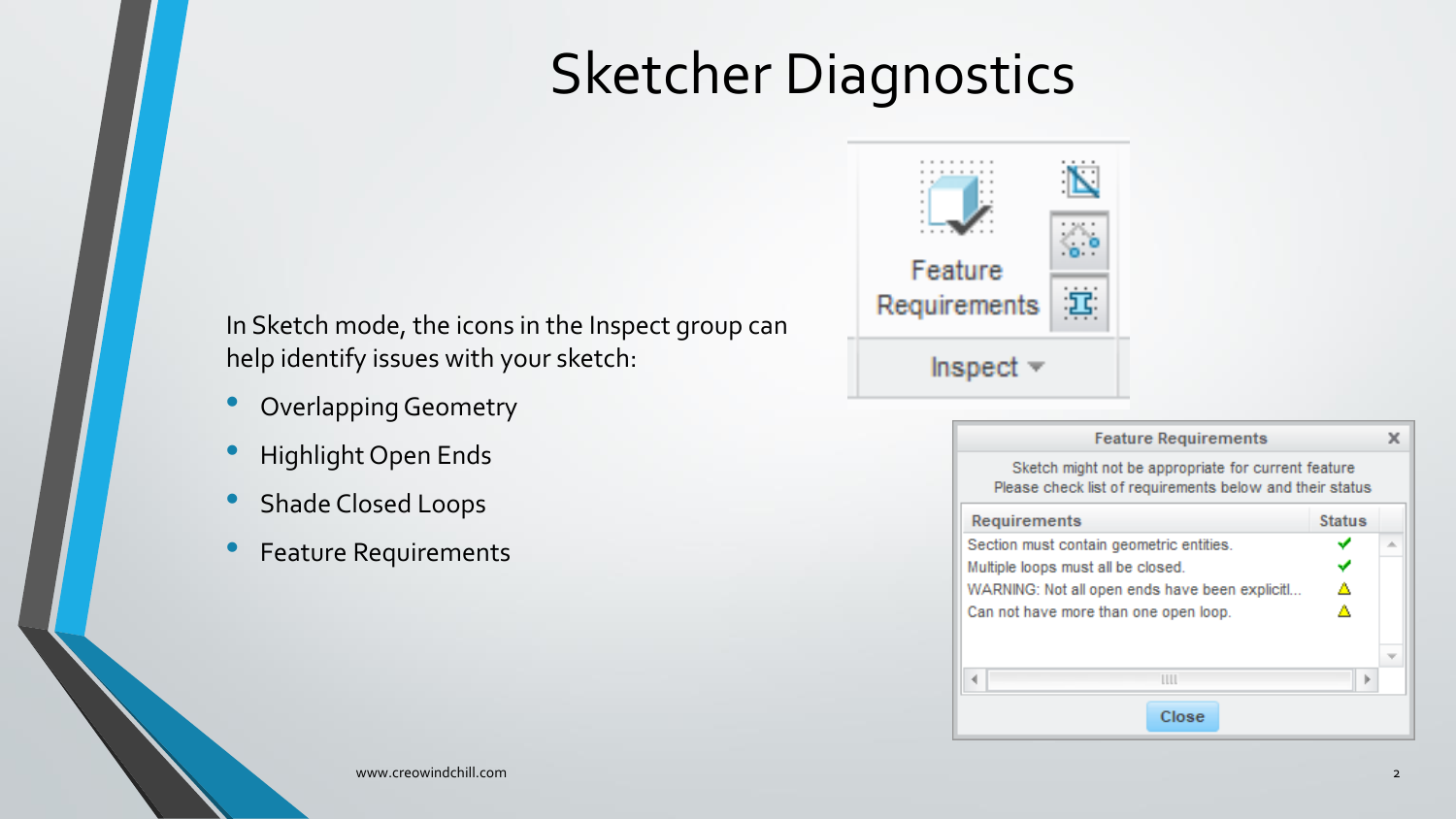#### Cut with a Datum Plane

If you want to cut away everything on one side of a Datum Plane, there is a simpler method than creating a Sketch and then using the Extrude tool with the Remove Material option. To create a cut using a Datum Plane, perform the following steps.

- 1. If necessary, create <sup>a</sup> Datum Plane.
- 2. Select the Datum Plane and click the **Solidify** command.
- 3. If necessary, flip the arrow to change the direction of the cut.
- 4. Click the middle mouse button to complete the feature.

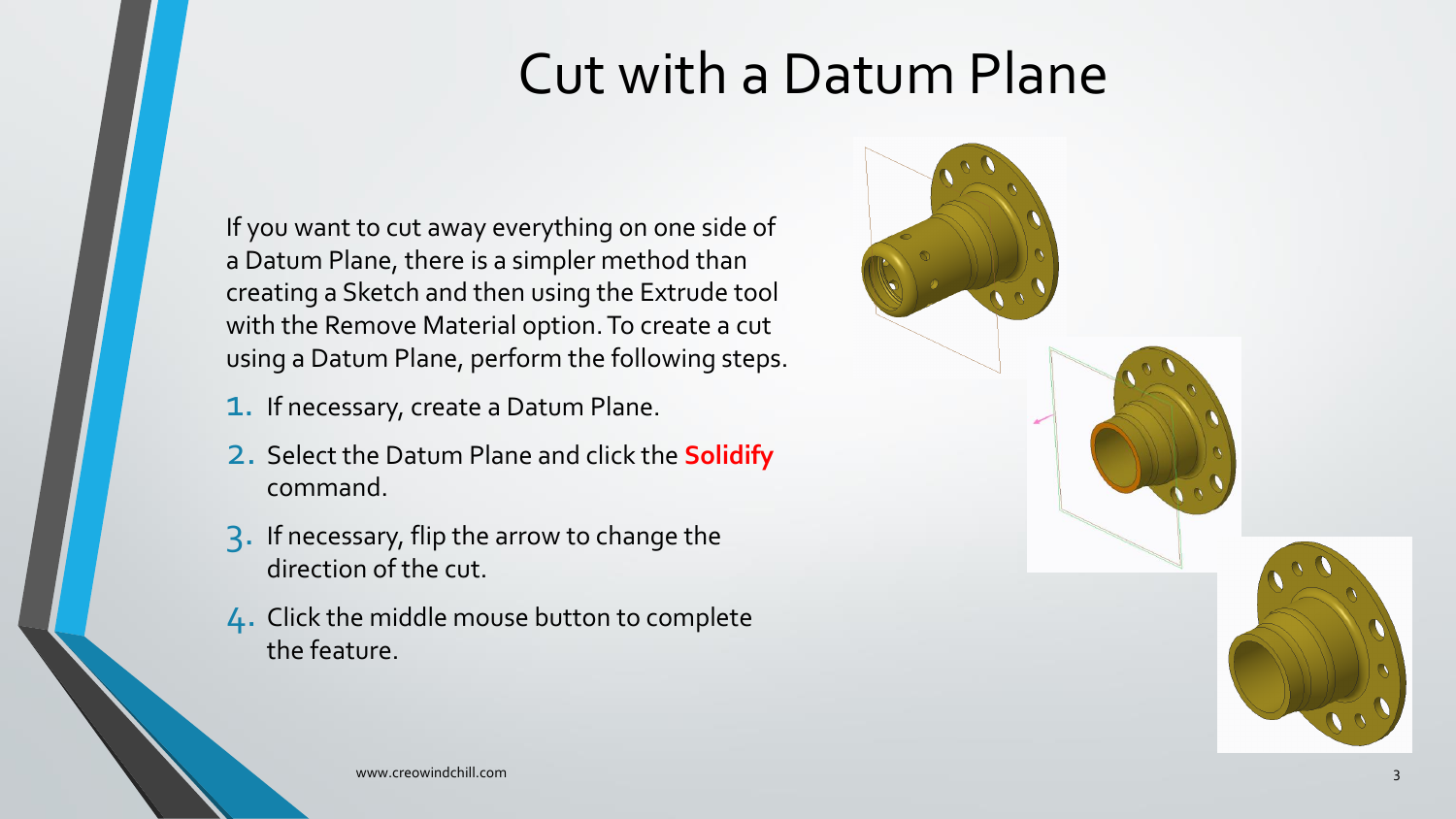#### Convert Standard Part into Skeleton

To convert a standard part model into a Skeleton, perform the following steps:

- **1.** Add the part to the assembly with the Default constraint using the **Assemble** command from the Component group.
- 2. Drag the part to the top of the Model Tree above the default datum planes. You might not be able to drag it above the first default datum plane. If so, simply drag the first default datum plane below the part.
- 3. Right click on the part and select **Replace**
- 4. In the Replace dialog box, select the radio button for **By Copy**.
- 5. Check the box for **Copy as skeleton**.
- 6. Edit the name for the Skeleton in the Name field.
- 7. Click **OK**.

| Select Current Component(s)                                                                                                                                                            | Select New Component                                                                     |
|----------------------------------------------------------------------------------------------------------------------------------------------------------------------------------------|------------------------------------------------------------------------------------------|
| ADV-TRACKED-VEHICLE.PRT                                                                                                                                                                | <b>Last Used</b><br>Components with existing pairing tables only<br>No Items             |
| Remember These Components                                                                                                                                                              | <b>Select All Automatic</b>                                                              |
| <b>Replace By</b><br>Family Table<br>Interchange<br>Module or Module Variant<br>Reference Model<br>Notebook<br>By Copy<br><b>Unrelated Component</b><br><b>Edit Ref Table</b><br>Clear | Create New Component<br><b>New Copy</b><br>Name:<br>ADV-VEHICLE_SKEL<br>Copy as skeleton |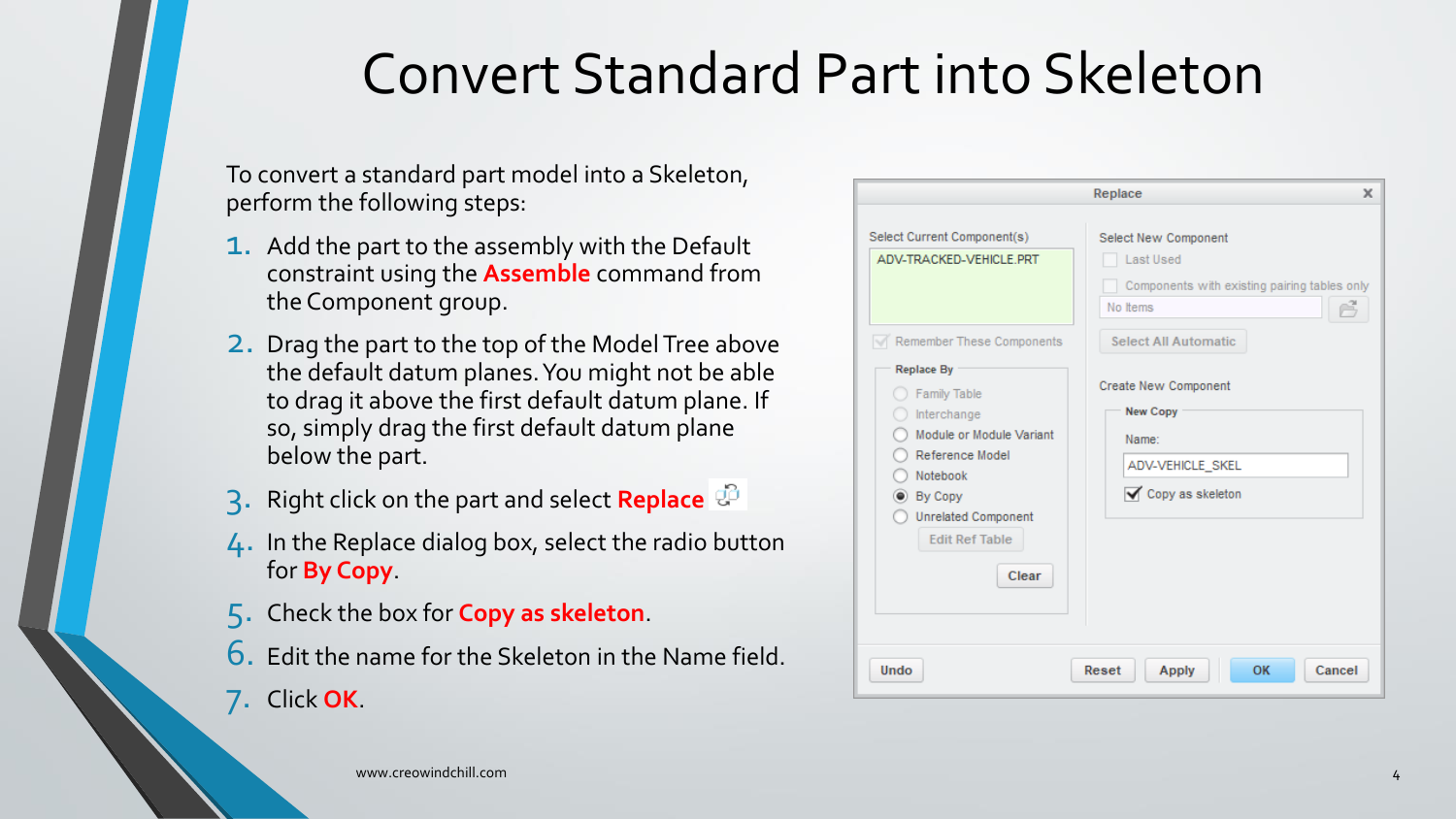### Drawing Representations

Large drawings can take a long time to retrieve, regenerate, and repaint. Working on a large drawing can be slow. To improve your performance, you can create a Drawing Representation to control

To create a Drawing Representation, perform the following steps:

- 1. Click **Tools <sup>&</sup>gt; Utilities <sup>&</sup>gt; Drawing Representation > Create**.
- 2. Enter <sup>a</sup> name.
- 3. On the View display tab, define which sheets, views, and models should be displayed or erased.
- 4. On the Drawing display tab, select which sheet or view to which the drawing should open, and whether tables should update.
- 5. Click **OK**.

| View display<br>Drawing display<br><b>Command definition</b> |                                                        | <b>Drawing display</b><br>View display<br><b>Drawing location</b> |
|--------------------------------------------------------------|--------------------------------------------------------|-------------------------------------------------------------------|
| <b>Display</b><br><b>Erase</b>                               |                                                        | Go to sheet:                                                      |
| $\blacktriangledown$ All                                     |                                                        |                                                                   |
| Individual:<br>R,                                            |                                                        | Go to named pan/zoom state:                                       |
| Sheet:                                                       | For example: 1,3,5-12                                  | Go to center of view:                                             |
| General<br>Type:<br>Projection                               | A                                                      | 1ž.                                                               |
| Detailed<br>Model:<br>V,<br>Add<br>Insert                    | v<br>01-51000.ASM<br>$\overline{\mathbf{v}}$<br>Delete | <b>Table preferences</b><br>As is<br>Frozen<br>Updating           |
| Display all views.                                           |                                                        |                                                                   |
|                                                              |                                                        |                                                                   |
| Delay view command(s) until applied                          |                                                        |                                                                   |
| $\frac{4}{7}$<br>Navigate sheets:                            |                                                        | $\frac{4}{7}$<br>Navigate sheets: 1                               |

ancel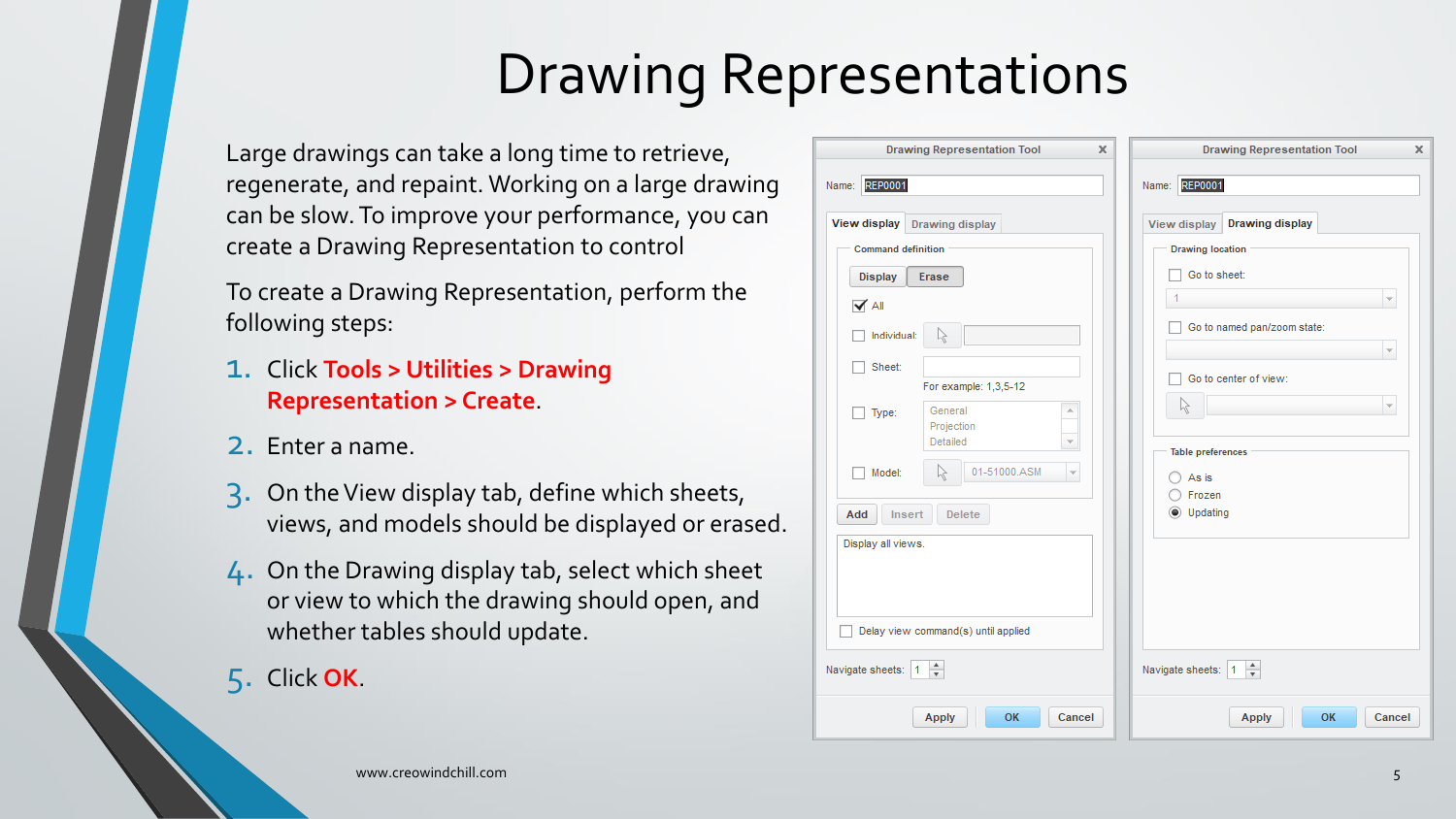#### Drawing Representations (cont'd)

Then when opening the drawing, click the **Open** drop-down menu and **Open Representation**.

You will be able to select your pre-existing Drawing Representation, or create a new one onthe-fly.

During your session, Drawing Representations can be created, executed, and redefined as necessary.

|                                                                         |                                                                       | <b>File Open</b>            |                                           | $\times$            |
|-------------------------------------------------------------------------|-----------------------------------------------------------------------|-----------------------------|-------------------------------------------|---------------------|
| $+ + +$                                                                 | ▶ creowindchill-0 ▶ OS (C:) ▶ Modeling ▶                              |                             | $\frac{1}{2}$                             | Search              |
| $\bigcap$ Organize $\sim$ $\bigcup$ Views $\sim$ $\bigcap$ Tools $\sim$ |                                                                       |                             |                                           | ৃি?                 |
| <b>Common Folders</b>                                                   | Additive                                                              | cylinder-extrude-2.prt      |                                           |                     |
| In Session                                                              | Assembly-UDF                                                          | cylinder-extrude.prt        |                                           |                     |
|                                                                         | Circular                                                              | cylinder-revolve.prt        |                                           |                     |
| Desktop                                                                 | Coordinate-System                                                     | cylinder-sweep.prt          |                                           |                     |
| My Documents<br>但                                                       | Data-Sharing                                                          | mechanism-connection.prt    |                                           |                     |
| creowindchill-0                                                         | Motion-Skeleton                                                       | model-tree-glyphs.asm       |                                           |                     |
| <b>Working Directory</b>                                                | Notebook                                                              | normal.prt                  |                                           |                     |
| Network Neighborhood                                                    | Reference-Pattern                                                     | overcomplicated.prt         |                                           |                     |
|                                                                         | Skeleton                                                              | packaged.prt                |                                           |                     |
| System Formats                                                          | <b>TDD-Testing</b>                                                    | regeneration-failure.prt    |                                           |                     |
| <b>Ell Manikin Library</b>                                              | aircar-master.prt                                                     | sketch-pattern.prt          |                                           |                     |
| * Favorites                                                             | child-of-packaged.prt                                                 | suppressed.prt              |                                           |                     |
|                                                                         | creating-redefining.prt                                               | thin-thru-all-extrude.prt   |                                           |                     |
|                                                                         | cylinder-blend.prt                                                    | vehicle-top-level.drw<br>ıы |                                           |                     |
|                                                                         | $\Box$ cylinder-compare.asm                                           |                             |                                           |                     |
|                                                                         | File name: vehicle-top-level.drw Date modified: 18-Nov-17 01:15:36 PM |                             |                                           | Preview $\triangle$ |
|                                                                         | File name: vehicle-top-level.drw                                      |                             | Type Creo Files (.prt, .asm, v Sub-type   |                     |
| Folder Tree                                                             |                                                                       |                             | Open Subset<br>Open<br>$\bar{\mathbf{v}}$ | Cancel              |
|                                                                         |                                                                       |                             | Open                                      |                     |
|                                                                         |                                                                       |                             | View Only                                 |                     |
|                                                                         |                                                                       |                             | Open Representation                       |                     |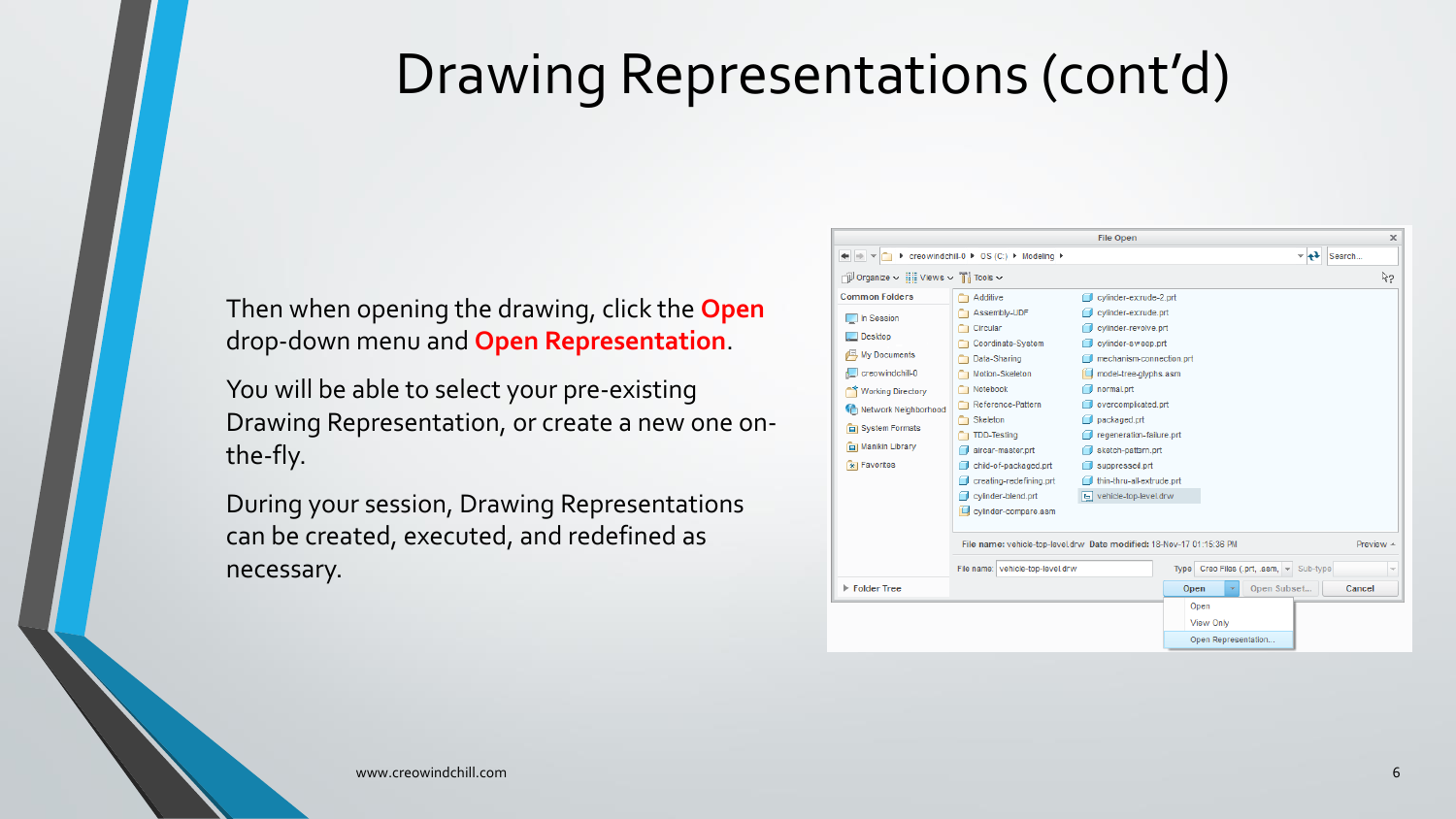## Change Spin Center Location

By default, the Spin Center is located at the geometric center of your model. This can be inconvenient when working on a large model or in a particular location. To change the Spin Center's location, perform the following steps:

- 1. Click the **View Orientations** icon in the In Graphics Toolbar.
- 2. Change the **Type** drop-down list from Orient by reference to **Preferences**.
- 3. Select the radio button for **Point or vertex**.
- 4. Select the location about which you want to spin.
- 5. Click **OK**.



| <b>Orientation</b>                    | x                        | Orientation                        | $\times$                 |
|---------------------------------------|--------------------------|------------------------------------|--------------------------|
| Type                                  |                          | Type                               |                          |
| Orient by reference                   |                          | Preferences                        | $\overline{\phantom{a}}$ |
| Dynamic orient<br>Orient by reference |                          | Options                            |                          |
| Preferences<br><b>INCICLETIVE</b>     |                          | <b>Spin Center</b><br>Model center |                          |
| Front                                 | $\overline{\phantom{a}}$ | Screen center                      |                          |
| ß                                     |                          | • Point or vertex<br>Edge or axis  |                          |
| Reference 2                           |                          | Coordinate system                  |                          |
| Top                                   | $\overline{\phantom{a}}$ | ß                                  |                          |
| $\mathbb{R}$                          |                          | <b>Default Orientation</b>         |                          |
|                                       |                          | Trimetric                          | ÷                        |
|                                       | <b>Default</b>           | Y 0.00<br>X 0.00                   |                          |
| <b>Saved Orientations</b>             |                          |                                    |                          |
|                                       |                          | Saved Orientations                 |                          |
|                                       |                          |                                    |                          |
| Reset<br><b>OK</b>                    | Cancel                   | OK<br>Reset<br>Cancel              |                          |